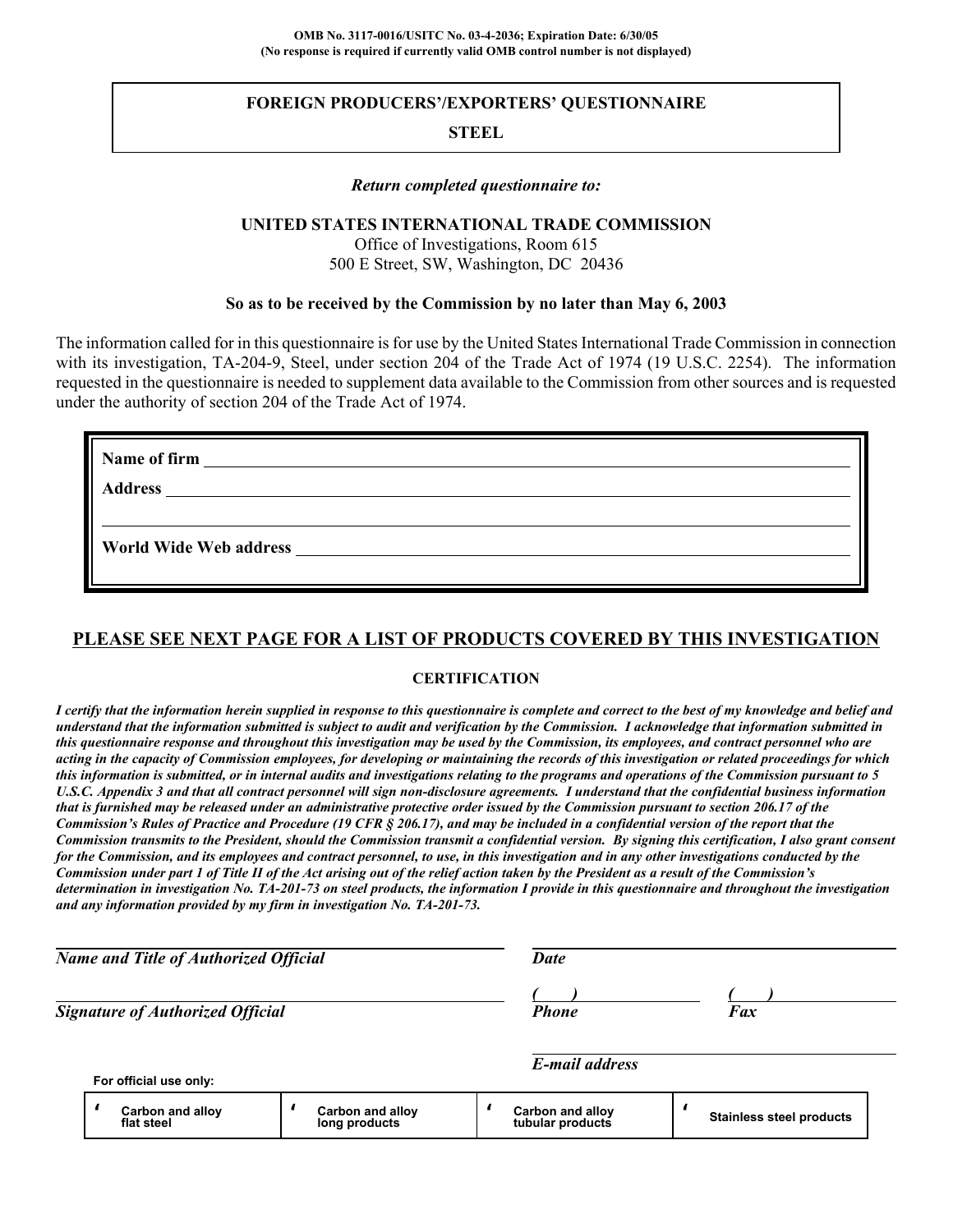1. Has your firm produced any of the following (as they are defined in the instruction booklet) since April 1, 2000?

| <b>Carbon and Alloy Flat Steel</b>                                                                                                                   | <b>Carbon and Alloy Long Products</b>                                                                                     | <b>Carbon and Alloy Tubular Products</b>                                                                                                        | <b>Stainless Steel Products</b>                                                                                                  |
|------------------------------------------------------------------------------------------------------------------------------------------------------|---------------------------------------------------------------------------------------------------------------------------|-------------------------------------------------------------------------------------------------------------------------------------------------|----------------------------------------------------------------------------------------------------------------------------------|
| <b>Slabs</b><br>$\perp$ Yes<br>N <sub>0</sub><br>If yes, complete pp. 1-3<br>(general questions) and pp. 4-5                                         | Hot-rolled bar and light shapes<br>Yes<br>$\overline{N_0}$<br>If yes, complete p. 1-3<br>(general questions) and pp. 6-7. | Welded tubular products other than<br><b>OCTG</b><br>$\overline{N_0}$ $\Box$ Yes<br>If yes, complete p. 1-3<br>(general questions) and pp. 8-9. | <b>Bar and light shapes</b><br>$\perp$ No $\perp$<br>$\Box$ Yes<br>If yes, complete p. 1-3<br>(general questions) and pp. 10-11. |
| CTL/clad plate<br>$\Box$ No $\Box$ Yes<br>If yes, complete p. 1-3<br>(general questions) and pp. 4-5                                                 | Cold-finished bar<br>$\Box$ No $\Box$ Yes<br>If yes, complete p. 1-3<br>(general questions) and pp. 6-7.                  | Flanges, fittings, and tool joints<br>$\Box$ No $\Box$ Yes<br>If yes, complete p. 1-3<br>(general questions) and pp. 8-9.                       | Rod<br>$\Box$ No $\Box$ Yes<br>If yes, complete p. 1-3<br>(general questions) and pp. 10-11.                                     |
| Hot-rolled sheet and strip<br>(including plate in coils)<br>$\Box$ No $\Box$ Yes<br>If yes, complete p. 1-3<br>(general questions) and pp. 4-5       | Rebar<br>$\Box$ No $\Box$ Yes<br>If yes, complete p. 1-3<br>(general questions) and pp. 6-7.                              |                                                                                                                                                 | Wire<br>$\Box$ No $\Box$ Yes<br>If yes, complete p. 1-3<br>(general questions) and pp. 10-11.                                    |
| Cold-rolled sheet and strip other<br>than GOES<br>$\Box$ No $\Box$ Yes<br>If yes, complete p. 1-3<br>(general questions) and pp. 4-5                 |                                                                                                                           |                                                                                                                                                 |                                                                                                                                  |
| <b>Corrosion-resistant and other</b><br>coated sheet and strip<br>$\Box$ No $\Box$ Yes<br>If yes, complete p. 1-3<br>(general questions) and pp. 4-5 |                                                                                                                           |                                                                                                                                                 |                                                                                                                                  |
| <b>Tin mill products</b><br>$\overline{N_0}$ $\Box$ Yes<br>If yes, complete p. 1-3<br>(general questions) and pp. 4-5                                |                                                                                                                           |                                                                                                                                                 |                                                                                                                                  |

Please note that the above page numbers are based on printing the document(s) out in Adobe Acrobat PDF (portable document format). Should you choose to print the document(s) out in WordPerfect, Microsoft Word, or using other software, the page numbers may not coincide with the numbers listed above. Please insure that you complete all corresponding pages.

To obtain the Adobe Acrobat PDF software, please go to the following web site: *http://www.adobe.com/products/acrobat/readstep2.html*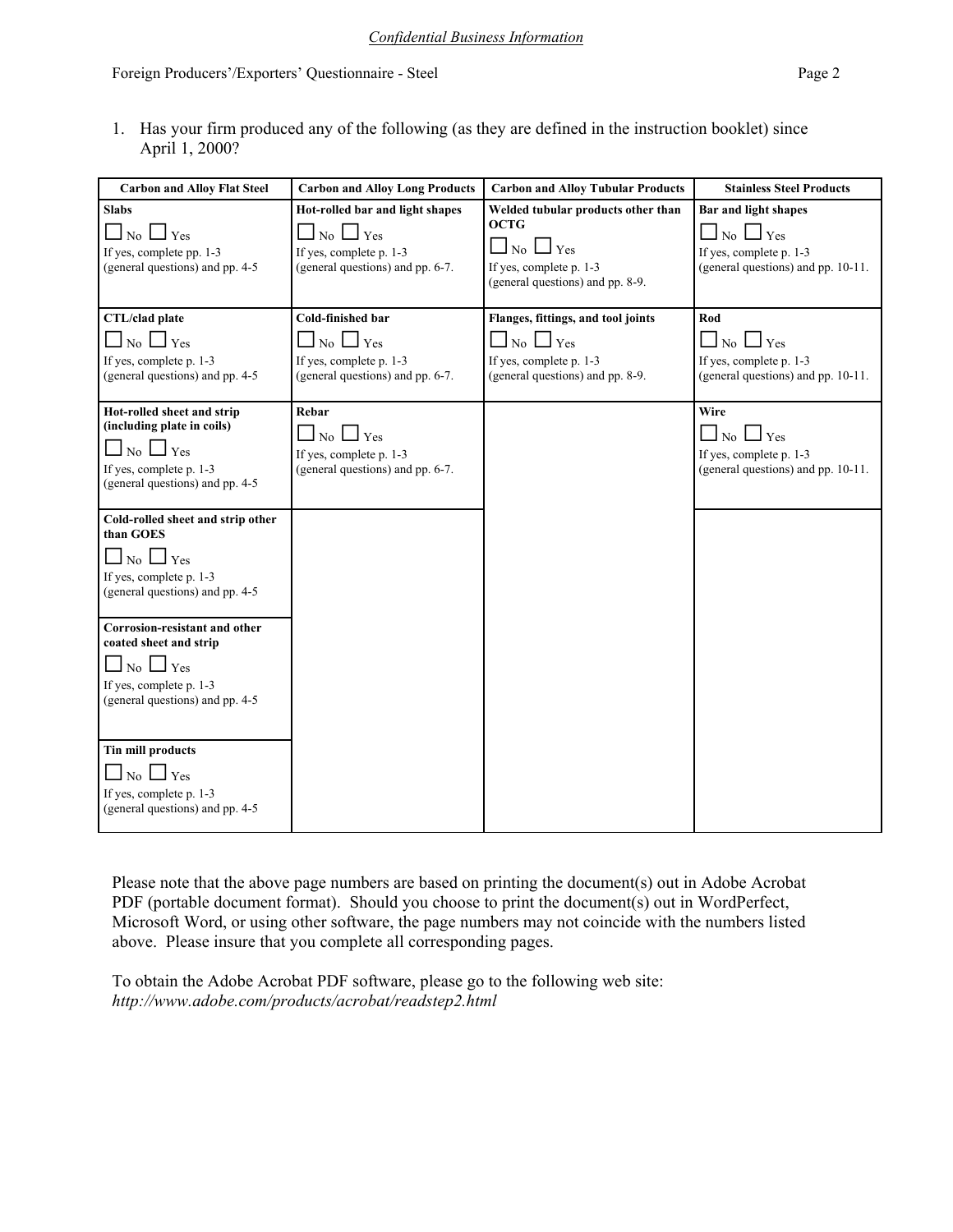# **PART I.--GENERAL QUESTIONS**

The questions in this questionnaire have been reviewed with market participants to ensure that issues of concern are adequately addressed and that data requests are sufficient, meaningful, and as limited as possible. Public reporting burden for this questionnaire is estimated to average 20 hours per response, including the time for reviewing instructions, searching existing data sources, gathering the data needed, and completing and reviewing the questionnaire. Send comments regarding the accuracy of this burden estimate or any other aspect of this collection of information, including suggestions for reducing the burden, to the Office of Investigations, U.S. International Trade Commission, 500 E Street, SW, Washington, DC 20436.

I-1. Please report below the actual number of hours required and the cost to your firm of preparing the reply to this questionnaire and completing the form.

| hours | dollars |
|-------|---------|
|-------|---------|

I-2. Provide the name and address of establishment(s) covered by this questionnaire. If your firm is publicly traded, please specify the stock exchange and trading symbol.

I-3. Does your firm or any related firm produce, have the capability to produce, or have any plans to produce subject steel products in the United States or other countries?

| N <sub>0</sub> | $\Box$ Yes--Please name the firm(s) and country(ies) below and, if U.S. |
|----------------|-------------------------------------------------------------------------|
|                | producer(s), ensure that they complete the Commission's producer        |
|                | questionnaire (contact Elizabeth Haines for copies of that)             |
|                | questionnaire).                                                         |
|                |                                                                         |

I-4. Does your firm or any related firm import or have any plans to import subject steel into the United States?

> $\Box$  No  $\Box$  Yes--Please name the firm(s) below and ensure that they complete the Commission's importer questionnaire (contact Elizabeth Haines for copies of that questionnaire).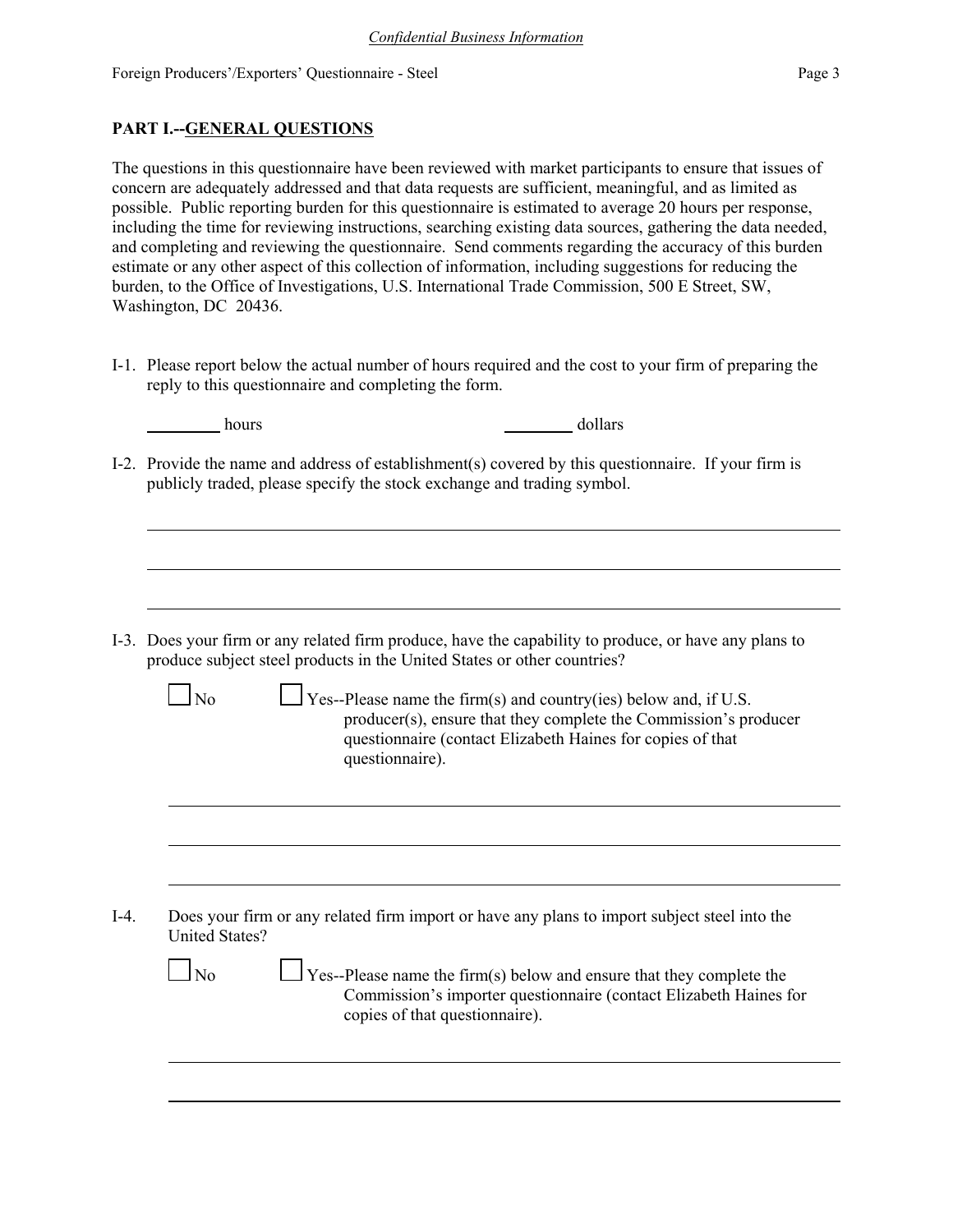# **PART II.--TRADE AND RELATED INFORMATION**

II-1. **CARBON AND ALLOY FLAT STEEL**–Further information on this part of the questionnaire can be obtained from Elizabeth Haines (202-205-3200 or ehaines@usitc.gov). Who should be contacted in your firm regarding the information requested in this section?

Company contact:

 $\mu$  Slabs  $\mu$ 

|                                        |                                                | Name and Title                                              |                                                                                                          | Phone Number                                                                                                                                                                                                                                                                                                                      |                      |
|----------------------------------------|------------------------------------------------|-------------------------------------------------------------|----------------------------------------------------------------------------------------------------------|-----------------------------------------------------------------------------------------------------------------------------------------------------------------------------------------------------------------------------------------------------------------------------------------------------------------------------------|----------------------|
|                                        |                                                | Fax Number                                                  |                                                                                                          | <b>Email Address</b>                                                                                                                                                                                                                                                                                                              |                      |
|                                        |                                                | which you are reporting in the space provided.              |                                                                                                          | Please note that if your answer to question II-1-A through II-1-D is product specific, you should check only<br>on box per page and report separately for each product listed below; however, if you answers apply to more<br>than one product you may check more than one box. Photocopy pages 4-5 and identify the products for |                      |
| $\boldsymbol{\mathsf{u}}$<br><b>)S</b> | CTL/clad<br>$\boldsymbol{\mathsf{u}}$<br>plate | Hot-rolled sheet,<br>$\boldsymbol{\mu}$<br>strip, and coils | Cold-rolled sheet and<br>strip, other than<br><b>GOES</b>                                                | Corrosion-resistant and<br>$\boldsymbol{\mu}$<br>$\mathbf{u}$<br>other coated sheet and strip                                                                                                                                                                                                                                     | Tin mill<br>products |
|                                        |                                                | of carbon and alloy flat steel in its home market?          |                                                                                                          | II-1-A. Does your firm have any plans to add, expand, curtail, or shut down production capacity and/or production                                                                                                                                                                                                                 |                      |
|                                        | N <sub>0</sub>                                 |                                                             | Yes--Please describe those plans, including planned dates and capacity/<br>production would be directed. | production quantities involved, and the reason(s) for such change(s). If the<br>plans are to add or expand capacity or production, list (in descending order of<br>importance) the markets (countries) to which such additional capacity or                                                                                       |                      |
|                                        |                                                |                                                             |                                                                                                          |                                                                                                                                                                                                                                                                                                                                   |                      |

- II-1-B. What percentage of your firm's total sales in its most recent fiscal year was represented by sales of carbon and alloy flat steel? Percent
- II-1-C. Please provide the names and addresses of the **FIVE** largest U.S. importers of your firm's carbon and alloy flat steel during April 2002 - March 2003.

- II-1-D. (a) Describe the significance of the tariffs and/or tariff-rate quota(s) imposed by the President effective on or after March 20, 2002, in terms of their effect on your firm's production capacity, production, home market shipments, exports to the United States and other markets, and inventories. You may wish to compare your firm's operations before and after the imposition of the relief. **Attach pages as necessary**.
	- (b) Describe the significance of any home country steel safeguard measures in terms of their effect on your firm's production capacity, production, home market shipments, exports to the United States and other markets, and inventories. **Attach pages as necessary**.
	- (c) Describe the significance of any third-country steel safeguard measures in terms of their effect on your firm's production capacity, production, home market shipments, exports to the United States and other markets, and inventories. **Attach pages as necessary**.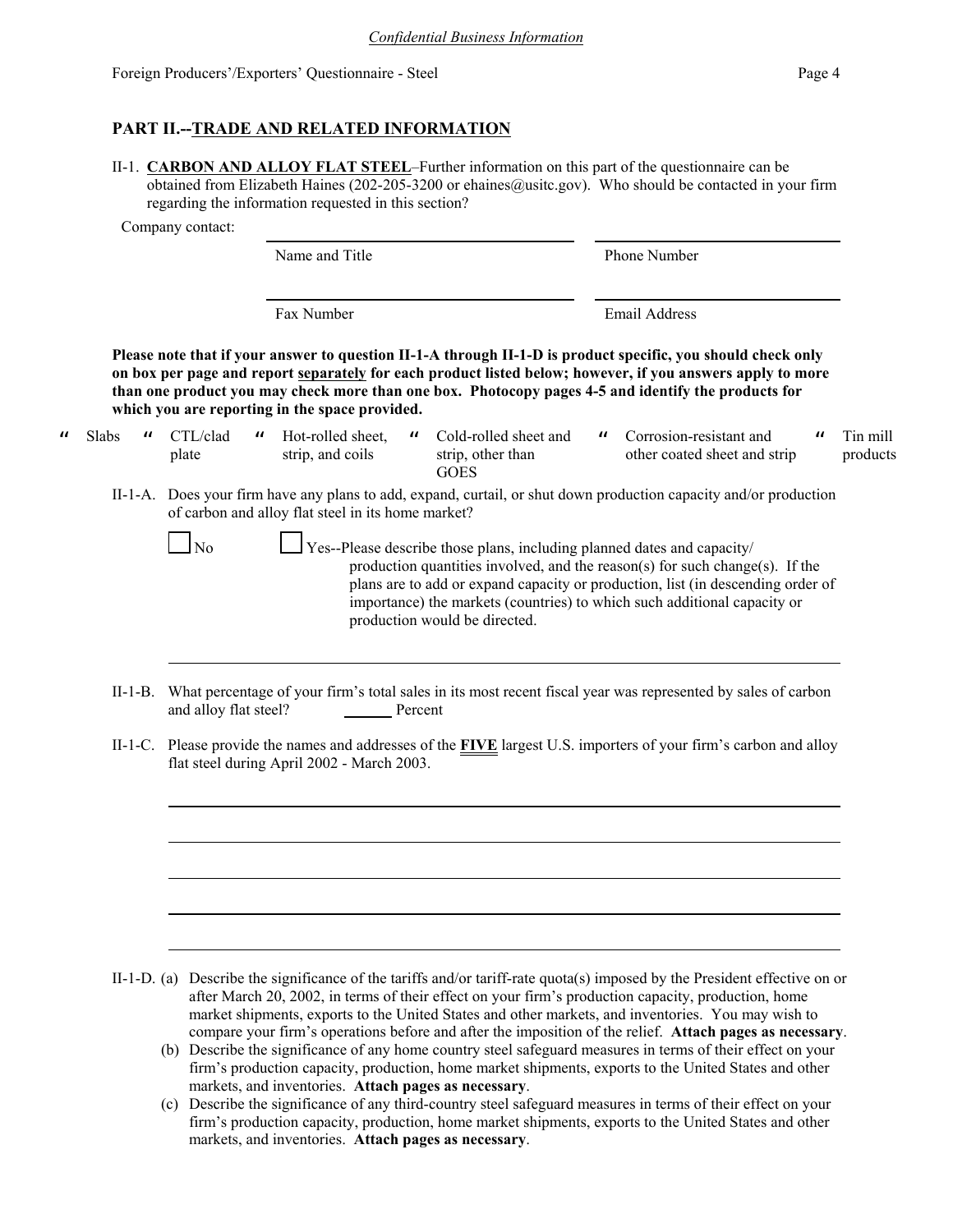#### **PART II.--TRADE AND RELATED INFORMATION--***Continued*

- II-1-E. **CARBON AND ALLOY FLAT STEEL**.--Report your firm's capacity, production, shipments, and inventories of carbon and alloy flat steel during the specified periods. (See definitions in the instruction booklet). **Report separately for each product listed below and for each country. Photocopy page as necessary and identify the product and country combination for which you are reporting in the space provided.**
- " Slabs " CTL/clad

plate

- " Hot-rolled sheet, strip, and coils
- " Cold-rolled sheet and strip, other than GOES

**Country**: \_\_\_\_\_\_\_\_\_\_\_\_\_\_\_\_\_\_\_\_\_\_\_\_\_\_\_\_\_\_\_\_\_\_\_\_\_\_\_\_\_\_

" Corrosion-resistant and other coated sheet and strip  $^{\prime\prime}$  Tin mill products

| (Quantity in short tons, unless otherwise specified)                                                                                                                                                                                                                                                                                                                                                                                                                          |                                                |                                         |                                         |                                         |                                         |  |
|-------------------------------------------------------------------------------------------------------------------------------------------------------------------------------------------------------------------------------------------------------------------------------------------------------------------------------------------------------------------------------------------------------------------------------------------------------------------------------|------------------------------------------------|-----------------------------------------|-----------------------------------------|-----------------------------------------|-----------------------------------------|--|
|                                                                                                                                                                                                                                                                                                                                                                                                                                                                               | <b>Actual experience</b><br><b>Projections</b> |                                         |                                         |                                         |                                         |  |
| <b>Item</b>                                                                                                                                                                                                                                                                                                                                                                                                                                                                   | <b>April 2000-</b><br><b>March 2001</b>        | <b>April 2001-</b><br><b>March 2002</b> | <b>April 2002-</b><br><b>March 2003</b> | <b>April 2003-</b><br><b>March 2004</b> | <b>April 2004-</b><br><b>March 2005</b> |  |
| Average production capacity <sup>1</sup>                                                                                                                                                                                                                                                                                                                                                                                                                                      |                                                |                                         |                                         |                                         |                                         |  |
| Beginning-of-period inventories <sup>2</sup>                                                                                                                                                                                                                                                                                                                                                                                                                                  |                                                |                                         |                                         |                                         |                                         |  |
| Production <sup>3</sup>                                                                                                                                                                                                                                                                                                                                                                                                                                                       |                                                |                                         |                                         |                                         |                                         |  |
| <b>Shipments:</b>                                                                                                                                                                                                                                                                                                                                                                                                                                                             |                                                |                                         |                                         |                                         |                                         |  |
| <b>Internal consumption/transfers</b>                                                                                                                                                                                                                                                                                                                                                                                                                                         |                                                |                                         |                                         |                                         |                                         |  |
| <b>Home market sales:</b>                                                                                                                                                                                                                                                                                                                                                                                                                                                     |                                                |                                         |                                         |                                         |                                         |  |
| Quantity                                                                                                                                                                                                                                                                                                                                                                                                                                                                      |                                                |                                         |                                         |                                         |                                         |  |
| Value (\$1,000)                                                                                                                                                                                                                                                                                                                                                                                                                                                               |                                                |                                         |                                         |                                         |                                         |  |
| Exports to-                                                                                                                                                                                                                                                                                                                                                                                                                                                                   |                                                |                                         |                                         |                                         |                                         |  |
| United States: <sup>4, 5, 6</sup>                                                                                                                                                                                                                                                                                                                                                                                                                                             |                                                |                                         |                                         |                                         |                                         |  |
| Quantity                                                                                                                                                                                                                                                                                                                                                                                                                                                                      |                                                |                                         |                                         |                                         |                                         |  |
| Value (\$1,000)                                                                                                                                                                                                                                                                                                                                                                                                                                                               |                                                |                                         |                                         |                                         |                                         |  |
| All other export markets: <sup>7</sup>                                                                                                                                                                                                                                                                                                                                                                                                                                        |                                                |                                         |                                         |                                         |                                         |  |
| Quantity                                                                                                                                                                                                                                                                                                                                                                                                                                                                      |                                                |                                         |                                         |                                         |                                         |  |
| Value (\$1,000)                                                                                                                                                                                                                                                                                                                                                                                                                                                               |                                                |                                         |                                         |                                         |                                         |  |
| Total exports (quantity)                                                                                                                                                                                                                                                                                                                                                                                                                                                      |                                                |                                         |                                         |                                         |                                         |  |
| Total shipments (quantity)                                                                                                                                                                                                                                                                                                                                                                                                                                                    |                                                |                                         |                                         |                                         |                                         |  |
| <b>End-of-period inventories</b>                                                                                                                                                                                                                                                                                                                                                                                                                                              |                                                |                                         |                                         |                                         |                                         |  |
| <sup>1</sup> Report the level of production that your establishment(s) could reasonably have expected to attain during the specified periods.<br>Assume normal operating conditions (i.e., using equipment and machinery in place and ready to operate; normal operating levels (hours<br>per week/weeks per year) and time for downtime, maintenance, repair, and cleanup; and a typical or representative product mix). Please<br>explain any changes in reported capacity: |                                                |                                         |                                         |                                         |                                         |  |
| <sup>2</sup> Reconciliation of data.-Please note that the quantities reported above should reconcile as follows: beginning-of-period inventories,<br>plus production, less total shipments, equals end-of-period inventories. Do the data reported reconcile?<br>$\Box$ Yes $\Box$ No--Please explain:                                                                                                                                                                        |                                                |                                         |                                         |                                         |                                         |  |
| <sup>3</sup> Please estimate the percentage of total production of this steel product in your home market accounted for by your production in April<br>2002-March 2003. Percent                                                                                                                                                                                                                                                                                               |                                                |                                         |                                         |                                         |                                         |  |
| <sup>4</sup> Please estimate the percentage of total exports to the United States of this steel product from your home market accounted for by your<br>exports in April 2002-March 2003.<br>Percent                                                                                                                                                                                                                                                                           |                                                |                                         |                                         |                                         |                                         |  |
| <sup>5</sup> Please estimate the share of this steel product exported to the United States that was excluded from the Section 203 remedy on or after<br>March 20, 2002: April 2002-March 2003: 4.5%; April 2003-March 2004 (projected): 4.5%; April 2004-March 2005 (projected): 4.5%.                                                                                                                                                                                        |                                                |                                         |                                         |                                         |                                         |  |
| <sup>6</sup> If your exports to the United States are produced from an upstream product manufactured in the United States, please provide the<br>quantity and value of the U.S.-origin component of your exports to the United States for each of the periods specified above:                                                                                                                                                                                                |                                                |                                         |                                         |                                         |                                         |  |
| Quantity (short tons)                                                                                                                                                                                                                                                                                                                                                                                                                                                         |                                                |                                         |                                         |                                         |                                         |  |
| Value (\$1,000)                                                                                                                                                                                                                                                                                                                                                                                                                                                               |                                                |                                         |                                         |                                         |                                         |  |
| <sup>7</sup> Identify principal other export markets:                                                                                                                                                                                                                                                                                                                                                                                                                         |                                                |                                         |                                         |                                         |                                         |  |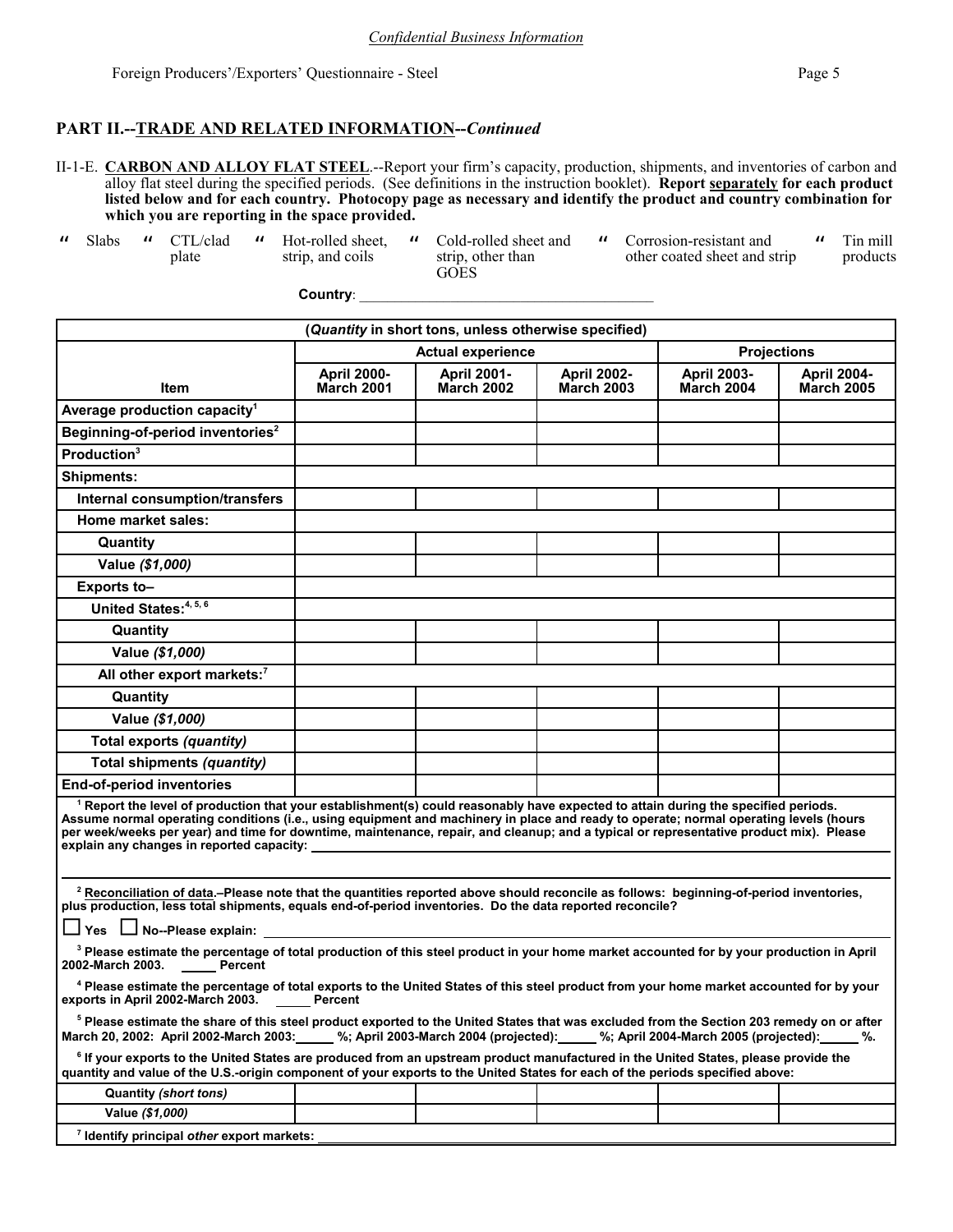# **PART II.--TRADE AND RELATED INFORMATION**

II-2. **CARBON AND ALLOY LONG PRODUCTS**–Further information on this part of the questionnaire can be obtained from Elizabeth Haines (202-205-3200 or ehaines@usitc.gov). Who should be contacted in your firm regarding the information requested in this section?

Company contact:

Name and Title Phone Number Fax Number **Email Address** 

**Please note that if your answer to question II-2-A through II-2-D is product specific, you should check only on box per page and report separately for each product listed below; however, if you answers apply to mor than one product you may check more than one box. Photocopy pages 6-7 and identify the products for which you are reporting in the space provided.**

" Hot-rolled bar and light shapes " Cold-finished bar " Rebar

II-2-A. Does your firm have any plans to add, expand, curtail, or shut down production capacity and/or production of carbon and alloy long products in its home market?

| N <sub>0</sub> | $\Box$ Yes--Please describe those plans, including planned dates and capacity/  |
|----------------|---------------------------------------------------------------------------------|
|                | production quantities involved, and the reason(s) for such change(s). If the    |
|                | plans are to add or expand capacity or production, list (in descending order of |
|                | importance) the markets (countries) to which such additional capacity or        |
|                | production would be directed.                                                   |

- II-2-B. What percentage of your firm's total sales in its most recent fiscal year was represented by sales of carbon and alloy long products? Percent
- II-2-C. Please provide the names and addresses of the **FIVE** largest U.S. importers of your firm's carbon and alloy long products during April 2002 - March 2003.

- II-2-D. (a) Describe the significance of the tariffs and/or tariff-rate quota(s) imposed by the President effective on or after March 20, 2002, in terms of their effect on your firm's production capacity, production, home market shipments, exports to the United States and other markets, and inventories. You may wish to compare your firm's operations before and after the imposition of the relief. **Attach pages as necessary**.
	- (b) Describe the significance of any home country steel safeguard measures in terms of their effect on your firm's production capacity, production, home market shipments, exports to the United States and other markets, and inventories. **Attach pages as necessary**.
	- (c) Describe the significance of any third-country steel safeguard measures in terms of their effect on your firm's production capacity, production, home market shipments, exports to the United States and other markets, and inventories. **Attach pages as necessary**.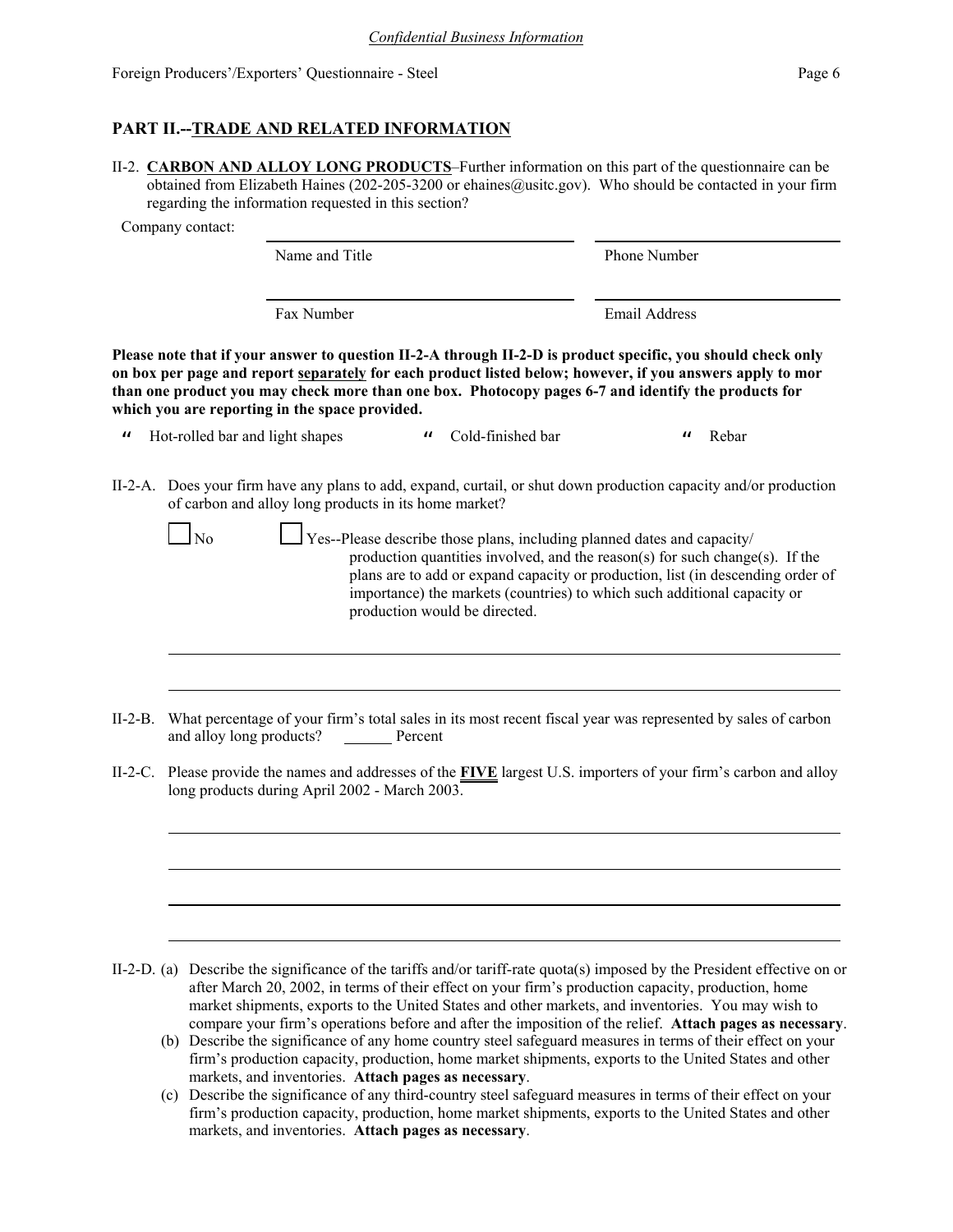## **PART II.--TRADE AND RELATED INFORMATION--***Continued*

- II-2-E. **CARBON AND ALLOY LONG PRODUCTS**.--Report your firm's capacity, production, shipments, and inventories of carbon and alloy long products during the specified periods. (See definitions in the instruction booklet). **Report separately for each product listed below and for each country. Photocopy page as necessary and identify the product and country combination for which you are reporting in the space provided.**
	- " Hot-rolled bar and light shapes " Cold-finished bar " Rebar

**Country**: \_\_\_\_\_\_\_\_\_\_\_\_\_\_\_\_\_\_\_\_\_\_\_\_\_\_\_\_\_\_\_\_\_\_\_\_\_\_\_\_\_\_

| (Quantity in short tons, unless otherwise specified)                                                                                                                                                                                                                                                                                                                                                                                                                          |                                         |                                         |                                         |                                         |                                         |  |
|-------------------------------------------------------------------------------------------------------------------------------------------------------------------------------------------------------------------------------------------------------------------------------------------------------------------------------------------------------------------------------------------------------------------------------------------------------------------------------|-----------------------------------------|-----------------------------------------|-----------------------------------------|-----------------------------------------|-----------------------------------------|--|
|                                                                                                                                                                                                                                                                                                                                                                                                                                                                               | <b>Actual experience</b>                |                                         |                                         | <b>Projections</b>                      |                                         |  |
| ltem                                                                                                                                                                                                                                                                                                                                                                                                                                                                          | <b>April 2000-</b><br><b>March 2001</b> | <b>April 2001-</b><br><b>March 2002</b> | <b>April 2002-</b><br><b>March 2003</b> | <b>April 2003-</b><br><b>March 2004</b> | <b>April 2004-</b><br><b>March 2005</b> |  |
| Average production capacity <sup>1</sup>                                                                                                                                                                                                                                                                                                                                                                                                                                      |                                         |                                         |                                         |                                         |                                         |  |
| Beginning-of-period inventories <sup>2</sup>                                                                                                                                                                                                                                                                                                                                                                                                                                  |                                         |                                         |                                         |                                         |                                         |  |
| Production <sup>3</sup>                                                                                                                                                                                                                                                                                                                                                                                                                                                       |                                         |                                         |                                         |                                         |                                         |  |
| <b>Shipments:</b>                                                                                                                                                                                                                                                                                                                                                                                                                                                             |                                         |                                         |                                         |                                         |                                         |  |
| <b>Internal consumption/transfers</b>                                                                                                                                                                                                                                                                                                                                                                                                                                         |                                         |                                         |                                         |                                         |                                         |  |
| <b>Home market sales:</b>                                                                                                                                                                                                                                                                                                                                                                                                                                                     |                                         |                                         |                                         |                                         |                                         |  |
| Quantity                                                                                                                                                                                                                                                                                                                                                                                                                                                                      |                                         |                                         |                                         |                                         |                                         |  |
| Value (\$1,000)                                                                                                                                                                                                                                                                                                                                                                                                                                                               |                                         |                                         |                                         |                                         |                                         |  |
| Exports to-                                                                                                                                                                                                                                                                                                                                                                                                                                                                   |                                         |                                         |                                         |                                         |                                         |  |
| United States: <sup>4, 5, 6</sup>                                                                                                                                                                                                                                                                                                                                                                                                                                             |                                         |                                         |                                         |                                         |                                         |  |
| Quantity                                                                                                                                                                                                                                                                                                                                                                                                                                                                      |                                         |                                         |                                         |                                         |                                         |  |
| Value (\$1,000)                                                                                                                                                                                                                                                                                                                                                                                                                                                               |                                         |                                         |                                         |                                         |                                         |  |
| All other export markets:7                                                                                                                                                                                                                                                                                                                                                                                                                                                    |                                         |                                         |                                         |                                         |                                         |  |
| Quantity                                                                                                                                                                                                                                                                                                                                                                                                                                                                      |                                         |                                         |                                         |                                         |                                         |  |
| Value (\$1,000)                                                                                                                                                                                                                                                                                                                                                                                                                                                               |                                         |                                         |                                         |                                         |                                         |  |
| Total exports (quantity)                                                                                                                                                                                                                                                                                                                                                                                                                                                      |                                         |                                         |                                         |                                         |                                         |  |
| Total shipments (quantity)                                                                                                                                                                                                                                                                                                                                                                                                                                                    |                                         |                                         |                                         |                                         |                                         |  |
| <b>End-of-period inventories</b>                                                                                                                                                                                                                                                                                                                                                                                                                                              |                                         |                                         |                                         |                                         |                                         |  |
| <sup>1</sup> Report the level of production that your establishment(s) could reasonably have expected to attain during the specified periods.<br>Assume normal operating conditions (i.e., using equipment and machinery in place and ready to operate; normal operating levels (hours<br>per week/weeks per year) and time for downtime, maintenance, repair, and cleanup; and a typical or representative product mix). Please<br>explain any changes in reported capacity: |                                         |                                         |                                         |                                         |                                         |  |
|                                                                                                                                                                                                                                                                                                                                                                                                                                                                               |                                         |                                         |                                         |                                         |                                         |  |
| <sup>2</sup> Reconciliation of data.-Please note that the quantities reported above should reconcile as follows: beginning-of-period inventories,<br>plus production, less total shipments, equals end-of-period inventories. Do the data reported reconcile?                                                                                                                                                                                                                 |                                         |                                         |                                         |                                         |                                         |  |
| $\Box$ Yes $\Box$ No--Please explain:                                                                                                                                                                                                                                                                                                                                                                                                                                         |                                         |                                         |                                         |                                         |                                         |  |
| <sup>3</sup> Please estimate the percentage of total production of this steel product in your home market accounted for by your production in April<br>2002-March 2003.<br><b>Percent</b>                                                                                                                                                                                                                                                                                     |                                         |                                         |                                         |                                         |                                         |  |
| <sup>4</sup> Please estimate the percentage of total exports to the United States of this steel product from your home market accounted for by your<br>exports in April 2002-March 2003.                                                                                                                                                                                                                                                                                      | Percent                                 |                                         |                                         |                                         |                                         |  |
| <sup>5</sup> Please estimate the share of this steel product exported to the United States that was excluded from the Section 203 remedy on or after<br>March 20, 2002: April 2002-March 2003: 4: %; April 2003-March 2004 (projected): 4: %; April 2004-March 2005 (projected):<br>$\%$ .                                                                                                                                                                                    |                                         |                                         |                                         |                                         |                                         |  |
| <sup>6</sup> If your exports to the United States are produced from an upstream product manufactured in the United States, please provide the<br>quantity and value of the U.S.-origin component of your exports to the United States for each of the periods specified above:                                                                                                                                                                                                |                                         |                                         |                                         |                                         |                                         |  |
| Quantity (short tons)                                                                                                                                                                                                                                                                                                                                                                                                                                                         |                                         |                                         |                                         |                                         |                                         |  |
| Value (\$1,000)                                                                                                                                                                                                                                                                                                                                                                                                                                                               |                                         |                                         |                                         |                                         |                                         |  |
| <sup>7</sup> Identify principal other export markets:                                                                                                                                                                                                                                                                                                                                                                                                                         |                                         |                                         |                                         |                                         |                                         |  |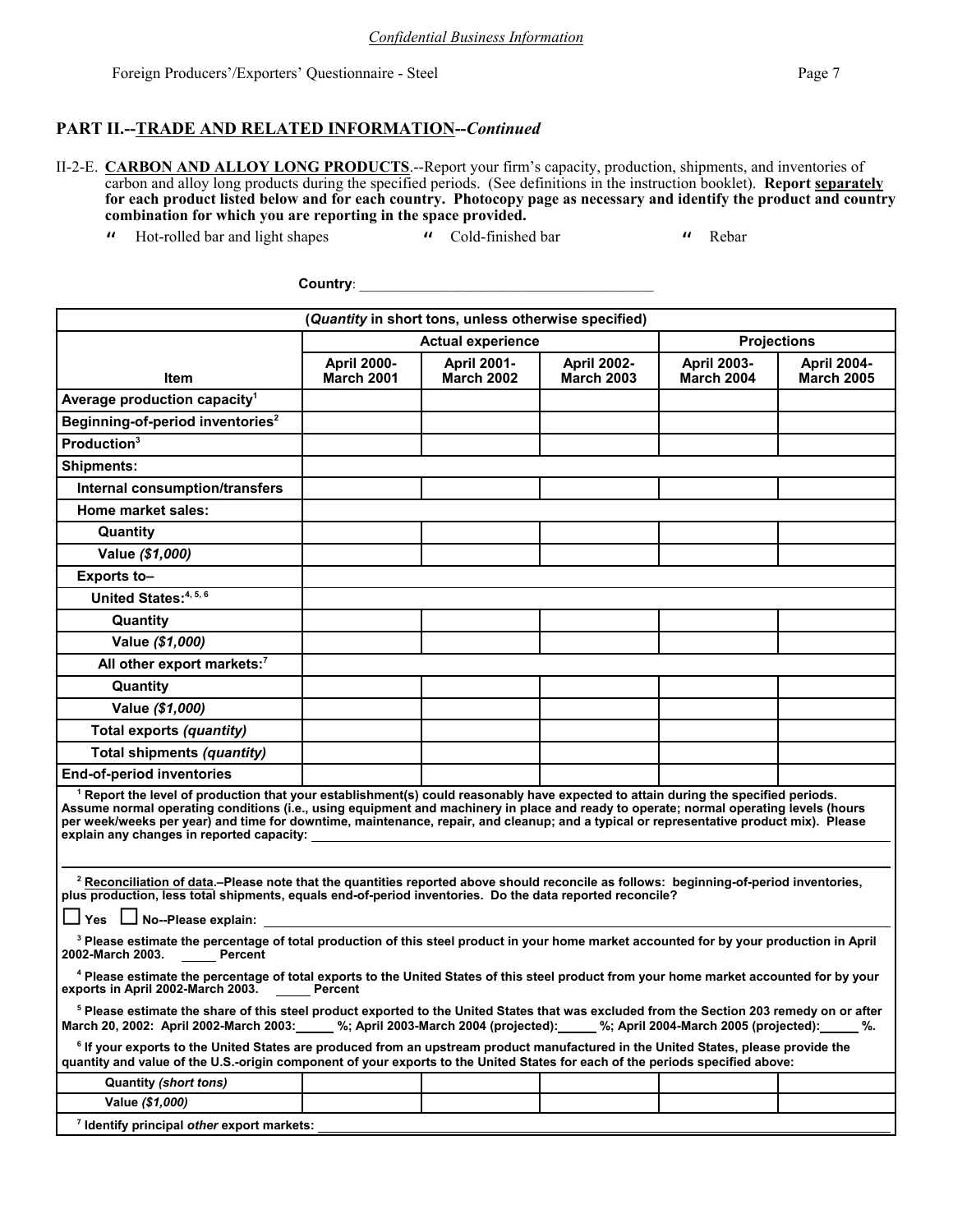# **PART II.--TRADE AND RELATED INFORMATION**

II-3. **CARBON AND ALLOY TUBULAR PRODUCTS**–Further information on this part of the questionnaire can be obtained from Fred Fischer (202-205-3179 or ffischer@usitc.gov). Who should be contacted in your firm regarding the information requested in this section?

Company contact: Name and Title Phone Number

Fax Number **Email Address** 

**Please note that if your answer to question II-3-A through II-3-D is product specific, you should check only on box per page and report separately for each product listed below; however, if you answers apply to mor than one product you may check more than one box. Photocopy pages 8-9 and identify the products for which you are reporting in the space provided.**

" Welded tubular products other than OCTG " Flanges and fittings

II-3-A. Does your firm have any plans to add, expand, curtail, or shut down production capacity and/or production of carbon and alloy tubular products in its home market?

> $\Box$  Yes--Please describe those plans, including planned dates and capacity/ production quantities involved, and the reason(s) for such change(s). If the plans are to add or expand capacity or production, list (in descending order of importance) the markets (countries) to which such additional capacity or production would be directed.

- II-3-B. What percentage of your firm's total sales in its most recent fiscal year was represented by sales of carbon and alloy tubular products? Percent
- II-3-C. Please provide the names and addresses of the **FIVE** largest U.S. importers of your firm's carbon and alloy tubular products during April 2002 - March  $20\overline{03}$ .

II-3-D. (a) Describe the significance of the tariffs and/or tariff-rate quota(s) imposed by the President effective on or after March 20, 2002, in terms of their effect on your firm's production capacity, production, home market shipments, exports to the United States and other markets, and inventories. You may wish to compare your firm's operations before and after the imposition of the relief. **Attach pages as necessary**.

- (b) Describe the significance of any home country steel safeguard measures in terms of their effect on your firm's production capacity, production, home market shipments, exports to the United States and other markets, and inventories. **Attach pages as necessary**.
- (c) Describe the significance of any third-country steel safeguard measures in terms of their effect on your firm's production capacity, production, home market shipments, exports to the United States and other markets, and inventories. **Attach pages as necessary**.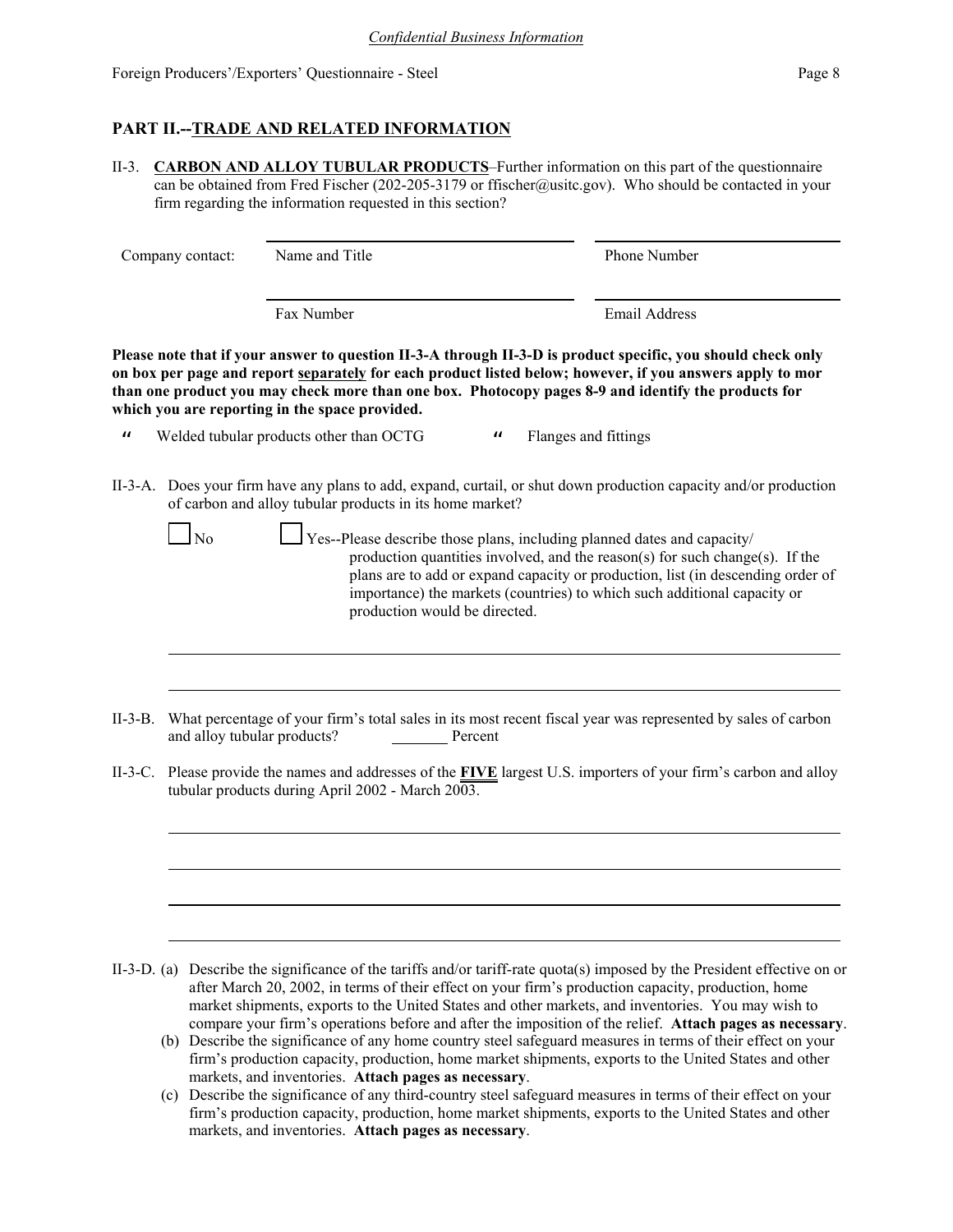**7 Identify principal** *other* **export markets:** 

## **PART II.--TRADE AND RELATED INFORMATION--***Continued*

II-3-E. **CARBON AND ALLOY TUBULAR PRODUCTS**.--Report your firm's capacity, production, shipments, and inventories of carbon and alloy tubular products during the specified periods. (See definitions in the instruction booklet). **Report separately for each product listed below and for each country. Photocopy page as necessary and identify the product and country combination for which you are reporting in the space provided.**

" Welded tubular products other than OCTG " Flanges and fittings" Flanges and fittings

**Country**: \_\_\_\_\_\_\_\_\_\_\_\_\_\_\_\_\_\_\_\_\_\_\_\_\_\_\_\_\_\_\_\_\_\_\_\_\_\_\_\_\_\_

| (Quantity in short tons, unless otherwise specified)                                                                                                                                                                                                                                                                                                                                                                                                                          |                                         |                                         |                                         |                                         |                                         |
|-------------------------------------------------------------------------------------------------------------------------------------------------------------------------------------------------------------------------------------------------------------------------------------------------------------------------------------------------------------------------------------------------------------------------------------------------------------------------------|-----------------------------------------|-----------------------------------------|-----------------------------------------|-----------------------------------------|-----------------------------------------|
| <b>Actual experience</b>                                                                                                                                                                                                                                                                                                                                                                                                                                                      |                                         |                                         |                                         | <b>Projections</b>                      |                                         |
| <b>Item</b>                                                                                                                                                                                                                                                                                                                                                                                                                                                                   | <b>April 2000-</b><br><b>March 2001</b> | <b>April 2001-</b><br><b>March 2002</b> | <b>April 2002-</b><br><b>March 2003</b> | <b>April 2003-</b><br><b>March 2004</b> | <b>April 2004-</b><br><b>March 2005</b> |
| Average production capacity <sup>1</sup>                                                                                                                                                                                                                                                                                                                                                                                                                                      |                                         |                                         |                                         |                                         |                                         |
| Beginning-of-period inventories <sup>2</sup>                                                                                                                                                                                                                                                                                                                                                                                                                                  |                                         |                                         |                                         |                                         |                                         |
| Production <sup>3</sup>                                                                                                                                                                                                                                                                                                                                                                                                                                                       |                                         |                                         |                                         |                                         |                                         |
| <b>Shipments:</b>                                                                                                                                                                                                                                                                                                                                                                                                                                                             |                                         |                                         |                                         |                                         |                                         |
| <b>Internal consumption/transfers</b>                                                                                                                                                                                                                                                                                                                                                                                                                                         |                                         |                                         |                                         |                                         |                                         |
| <b>Home market sales:</b>                                                                                                                                                                                                                                                                                                                                                                                                                                                     |                                         |                                         |                                         |                                         |                                         |
| Quantity                                                                                                                                                                                                                                                                                                                                                                                                                                                                      |                                         |                                         |                                         |                                         |                                         |
| Value (\$1,000)                                                                                                                                                                                                                                                                                                                                                                                                                                                               |                                         |                                         |                                         |                                         |                                         |
| Exports to-                                                                                                                                                                                                                                                                                                                                                                                                                                                                   |                                         |                                         |                                         |                                         |                                         |
| United States: 4, 5, 6                                                                                                                                                                                                                                                                                                                                                                                                                                                        |                                         |                                         |                                         |                                         |                                         |
| Quantity                                                                                                                                                                                                                                                                                                                                                                                                                                                                      |                                         |                                         |                                         |                                         |                                         |
| Value (\$1,000)                                                                                                                                                                                                                                                                                                                                                                                                                                                               |                                         |                                         |                                         |                                         |                                         |
| All other export markets:7                                                                                                                                                                                                                                                                                                                                                                                                                                                    |                                         |                                         |                                         |                                         |                                         |
| Quantity                                                                                                                                                                                                                                                                                                                                                                                                                                                                      |                                         |                                         |                                         |                                         |                                         |
| Value (\$1,000)                                                                                                                                                                                                                                                                                                                                                                                                                                                               |                                         |                                         |                                         |                                         |                                         |
| Total exports (quantity)                                                                                                                                                                                                                                                                                                                                                                                                                                                      |                                         |                                         |                                         |                                         |                                         |
| <b>Total shipments (quantity)</b>                                                                                                                                                                                                                                                                                                                                                                                                                                             |                                         |                                         |                                         |                                         |                                         |
| <b>End-of-period inventories</b>                                                                                                                                                                                                                                                                                                                                                                                                                                              |                                         |                                         |                                         |                                         |                                         |
| <sup>1</sup> Report the level of production that your establishment(s) could reasonably have expected to attain during the specified periods.<br>Assume normal operating conditions (i.e., using equipment and machinery in place and ready to operate; normal operating levels (hours<br>per week/weeks per year) and time for downtime, maintenance, repair, and cleanup; and a typical or representative product mix). Please<br>explain any changes in reported capacity: |                                         |                                         |                                         |                                         |                                         |
|                                                                                                                                                                                                                                                                                                                                                                                                                                                                               |                                         |                                         |                                         |                                         |                                         |
| <sup>2</sup> Reconciliation of data.-Please note that the quantities reported above should reconcile as follows: beginning-of-period inventories,<br>plus production, less total shipments, equals end-of-period inventories. Do the data reported reconcile?                                                                                                                                                                                                                 |                                         |                                         |                                         |                                         |                                         |
| └─│ Yes L—│ No--Please explain:                                                                                                                                                                                                                                                                                                                                                                                                                                               |                                         |                                         |                                         |                                         |                                         |
| <sup>3</sup> Please estimate the percentage of total production of this steel product in your home market accounted for by your production in April<br>2002-March 2003. Percent                                                                                                                                                                                                                                                                                               |                                         |                                         |                                         |                                         |                                         |
| <sup>4</sup> Please estimate the percentage of total exports to the United States of this steel product from your home market accounted for by your<br>exports in April 2002-March 2003.<br><b>Percent</b>                                                                                                                                                                                                                                                                    |                                         |                                         |                                         |                                         |                                         |
| <sup>5</sup> Please estimate the share of this steel product exported to the United States that was excluded from the Section 203 remedy on or after<br>March 20, 2002: April 2002-March 2003: "%; April 2003-March 2004 (projected): "%; April 2004-March 2005 (projected): "%.                                                                                                                                                                                              |                                         |                                         |                                         |                                         |                                         |
| <sup>6</sup> If your exports to the United States are produced from an upstream product manufactured in the United States, please provide the<br>quantity and value of the U.S.-origin component of your exports to the United States for each of the periods specified above:                                                                                                                                                                                                |                                         |                                         |                                         |                                         |                                         |
| <b>Quantity (short tons)</b>                                                                                                                                                                                                                                                                                                                                                                                                                                                  |                                         |                                         |                                         |                                         |                                         |
| Value (\$1,000)                                                                                                                                                                                                                                                                                                                                                                                                                                                               |                                         |                                         |                                         |                                         |                                         |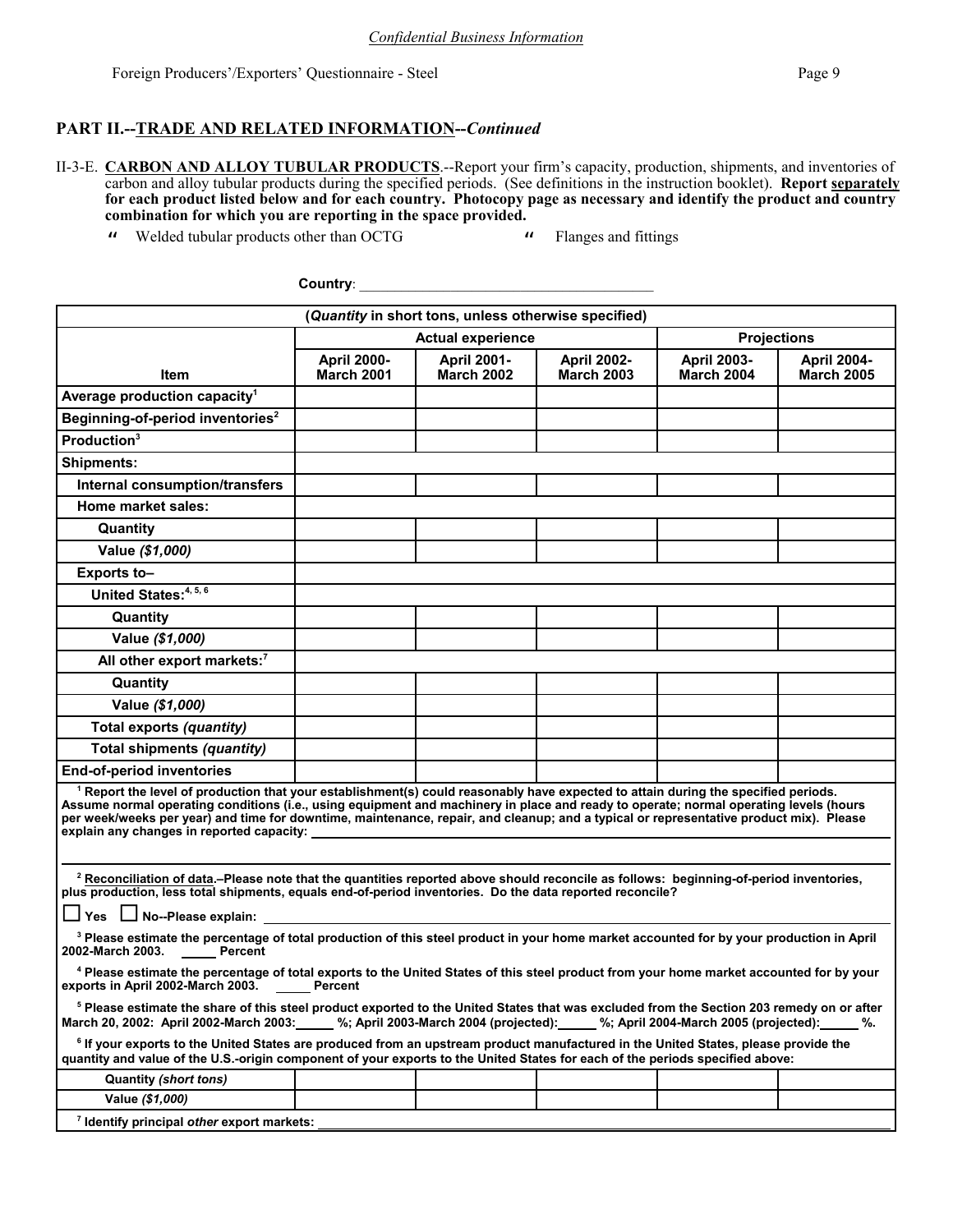# **PART II.--TRADE AND RELATED INFORMATION**

II-4. **STAINLESS STEEL PRODUCTS**–Further information on this part of the questionnaire can be obtained from Fred Fischer (202-205-3179 or ffischer@usitc.gov). Who should be contacted in your firm regarding the information requested in this section?

Company contact:

| Name and Title | <b>Phone Number</b> |  |  |  |
|----------------|---------------------|--|--|--|
| Fax Number     | Email Address       |  |  |  |

**Please note that if your answer to question II-4-A through II-4-D is product specific, you should check only on box per page and report separately for each product listed below; however, if you answers apply to mor than one product you may check more than one box. Photocopy pages 10-11 and identify the products for which you are reporting in the space provided.**

" Bar and light shapes " Rod " Wire

II-4-A. Does your firm have any plans to add, expand, curtail, or shut down production capacity and/or production of stainless steel products in its home market?

| N <sub>0</sub> | $\Box$ Yes--Please describe those plans, including planned dates and capacity/  |
|----------------|---------------------------------------------------------------------------------|
|                | production quantities involved, and the reason(s) for such change(s). If the    |
|                | plans are to add or expand capacity or production, list (in descending order of |
|                | importance) the markets (countries) to which such additional capacity or        |
|                | production would be directed.                                                   |

- II-4-B. What percentage of your firm's total sales in its most recent fiscal year was represented by sales of stainless steel products? \_\_\_\_\_\_\_ Percent
- II-4-C. Please provide the names and addresses of the **FIVE** largest U.S. importers of your firm's stainless steel products during April 2002 - March 2003.

- II-4-D. (a) Describe the significance of the tariffs and/or tariff-rate quota(s) imposed by the President effective on or after March 20, 2002, in terms of their effect on your firm's production capacity, production, home market shipments, exports to the United States and other markets, and inventories. You may wish to compare your firm's operations before and after the imposition of the relief. **Attach pages as necessary**.
	- (b) Describe the significance of any home country steel safeguard measures in terms of their effect on your firm's production capacity, production, home market shipments, exports to the United States and other markets, and inventories. **Attach pages as necessary**.
	- (c) Describe the significance of any third-country steel safeguard measures in terms of their effect on your firm's production capacity, production, home market shipments, exports to the United States and other markets, and inventories. **Attach pages as necessary**.